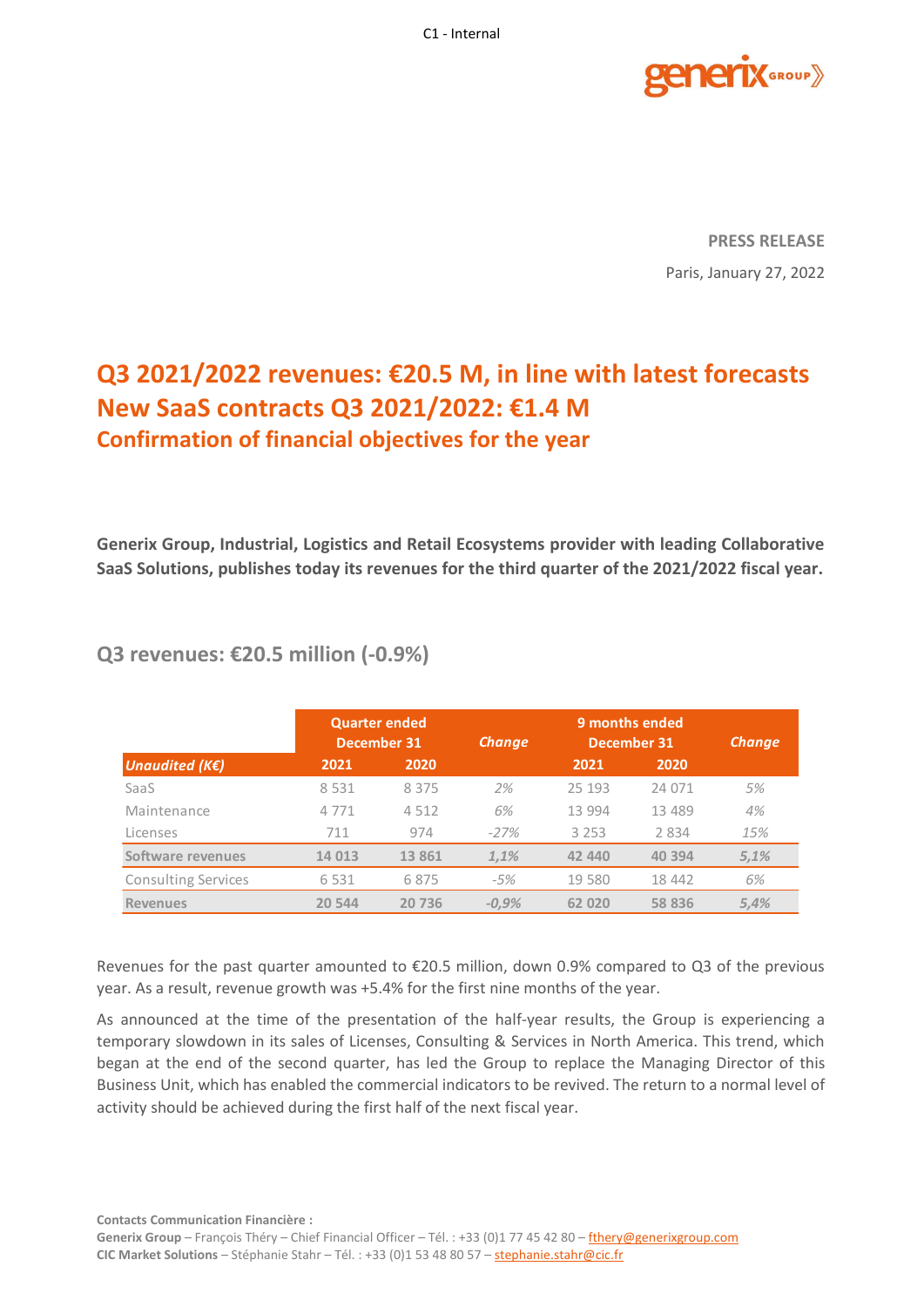

### **New SaaS contracts Q3: €1.4 M (+2.3%)**

|                                               | <b>Quarter ended</b><br>December 31 |         | <b>Change</b> | 9 months ended<br>December 31 |         | <b>Change</b> |
|-----------------------------------------------|-------------------------------------|---------|---------------|-------------------------------|---------|---------------|
| Unaudited (K $\epsilon$ )                     | 2021                                | 2020    |               | 2021                          | 2020    |               |
| New SaaS contract signing (ACV <sup>*</sup> ) | 1 3 8 0                             | 1 3 4 9 | 2.3%          | 3 7 1 7                       | 2 5 3 0 | 46.9%         |

\* New signatures expressed in ACV (Annual Contract Value) highlighting the average annual additional revenue that will be generated after deployment of the contracts concerned.

As a reminder, in the previous year, the health crisis led to a slowdown in new SaaS contract signatures over the first six months, followed by an acceleration in the second half of the year.

With an additional growth of 2.3% compared to Q3 of the previous fiscal year, the growth of signatures during the first 9 months of the fiscal year amounts to +46.9%.

The last 12 consecutive months are among the Group's highest levels of signatures ever, amounting to €5.9 million.

Among these new signatures, it is worth noting:

- the signature in North America of a major player in the distribution of spare parts for automobiles, which has chosen Generix Group's Solochain WMS solution to manage its warehouse, which benefits in particular from a new ASRS (Automated Storage and Retrieval System) with which the Generix solution will be interfaced. The ability of Generix's solution to connect to these new warehouse technologies has been a real asset.
- a new Italian customer, an international packaging supplier who has chosen the Generix Group Warehouse Management System (WMS), Transport Management System (TMS) and Supply Chain Visibility solutions for 19 warehouses in 2 countries in its EMEA zone.

These contracts confirm Generix Group's ability to win the trust of major players throughout the supply chain.